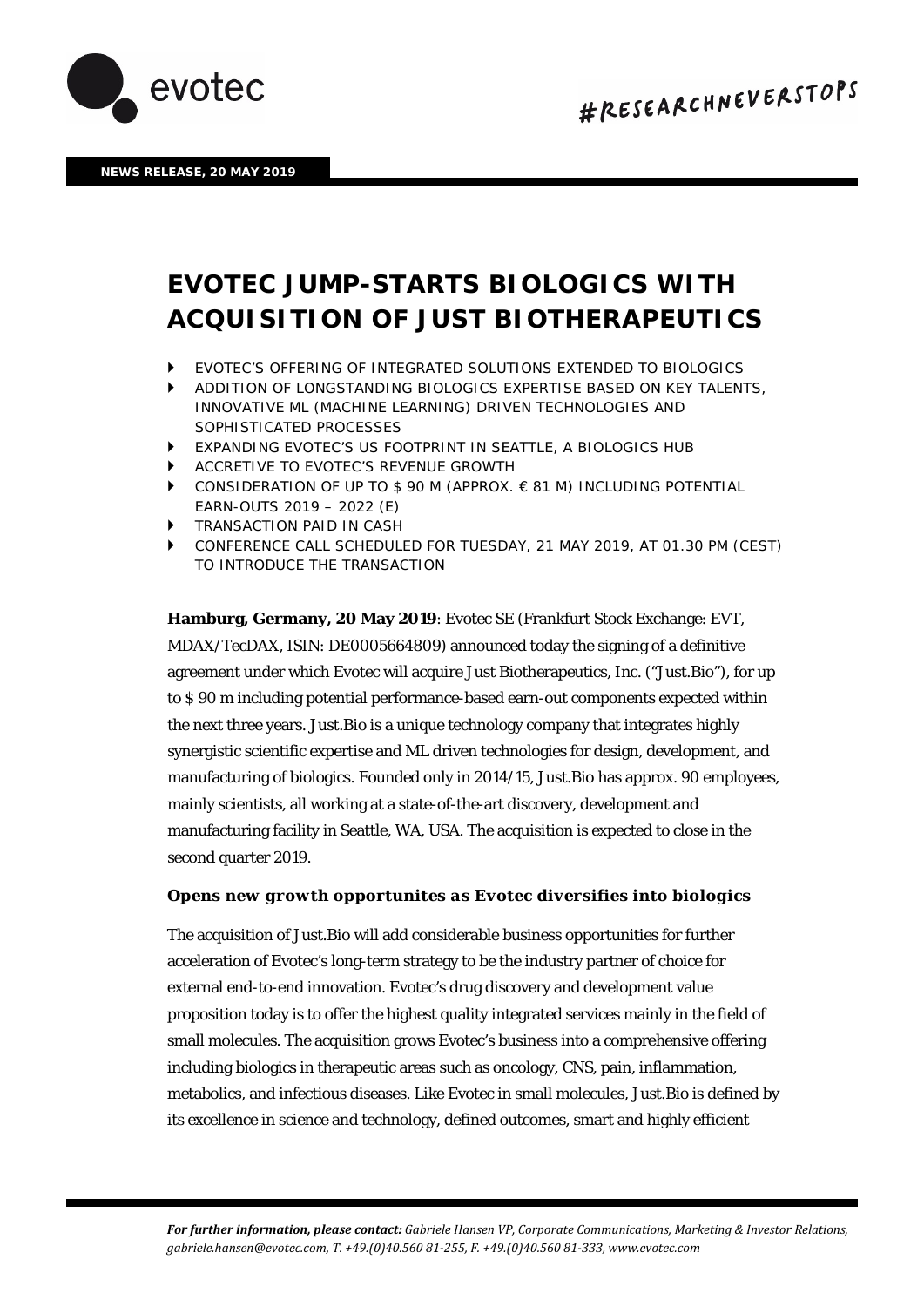

solutions for developing and manufacturing of biologics at highest standards, thus making an excellent fit.

Just.Bio's capabilities and expertise comprise an in-house, integrated technology platform, J.DESIGN, enabling smart and efficient biologics' drug development from design and lead optimisation to manufacturing:

- J.MDTM is a technology-based process development tool using Abacus™ as machine learning-based computer-aided design tool to predict and select optimial molecules for further development
- JP3® includes lab and computational tools for rapid development of a highyielding manufacturing process along with a cGMP early clinical manufacturing facility
- Significant further potential lies in the company's J.POD® technology for flexible and modular larger scale manufacturing of clinical and commercial stage biologics

# *Transaction structure reflects value potential*

During recent years, Just.Bio has been able to attract a diversified customer portfolio resulting in strong financial growth. With reported 2018 revenues of approx.  $\in$  20 m, Just.Bio was able to achieve revenue growth rates that are above the general market growth. Evotec will pay a total consideration of up to \$90 m (approx.  $\in$  81 m;  $\in$ /\$ fx rate of 1.117) including potential earn outs in the next three years. The initial consideration upon closing is \$ 60 m<sup>1</sup> (approx.  $\in$  54 m;  $\in$ /\$ fx rate of 1.117). The acquisition of 100% of the issued and outstanding equity interests of the company will be paid in cash to a syndicate of institutional investors of ARCH Venture Partners, Merck & Co., Lilly Asia Ventures and the Bill & Melinda Gates Foundation. The acquisition will add to Evotec's revenue growth and will strengthen Evotec's overall strategic plan. The potential guidance update will be given latest upon reporting of half-year 2019 figures. Just.Bio will be financially fully consolidated under the Evotec Group.

**Dr Werner Lanthaler, Chief Executive Officer of Evotec, said:** "We are excited about the acquisition and warmly welcome Just.Bio's expert team as a new part of the Evotec family and also welcome Dr Jim Thomas in his new management role EVP, Global Head, Biotherapeutics, President US Operations. Broadening our platform into biologics has always been key to our strategy. With this acquisition we finally found the perfect match to complement our leadership in small molecules."

# **Dr James Thomas, Chief Executive Officer of Just.Bio, commented:**

"Combining Just.Bio with Evotec creates a technological powerhouse that will fuel our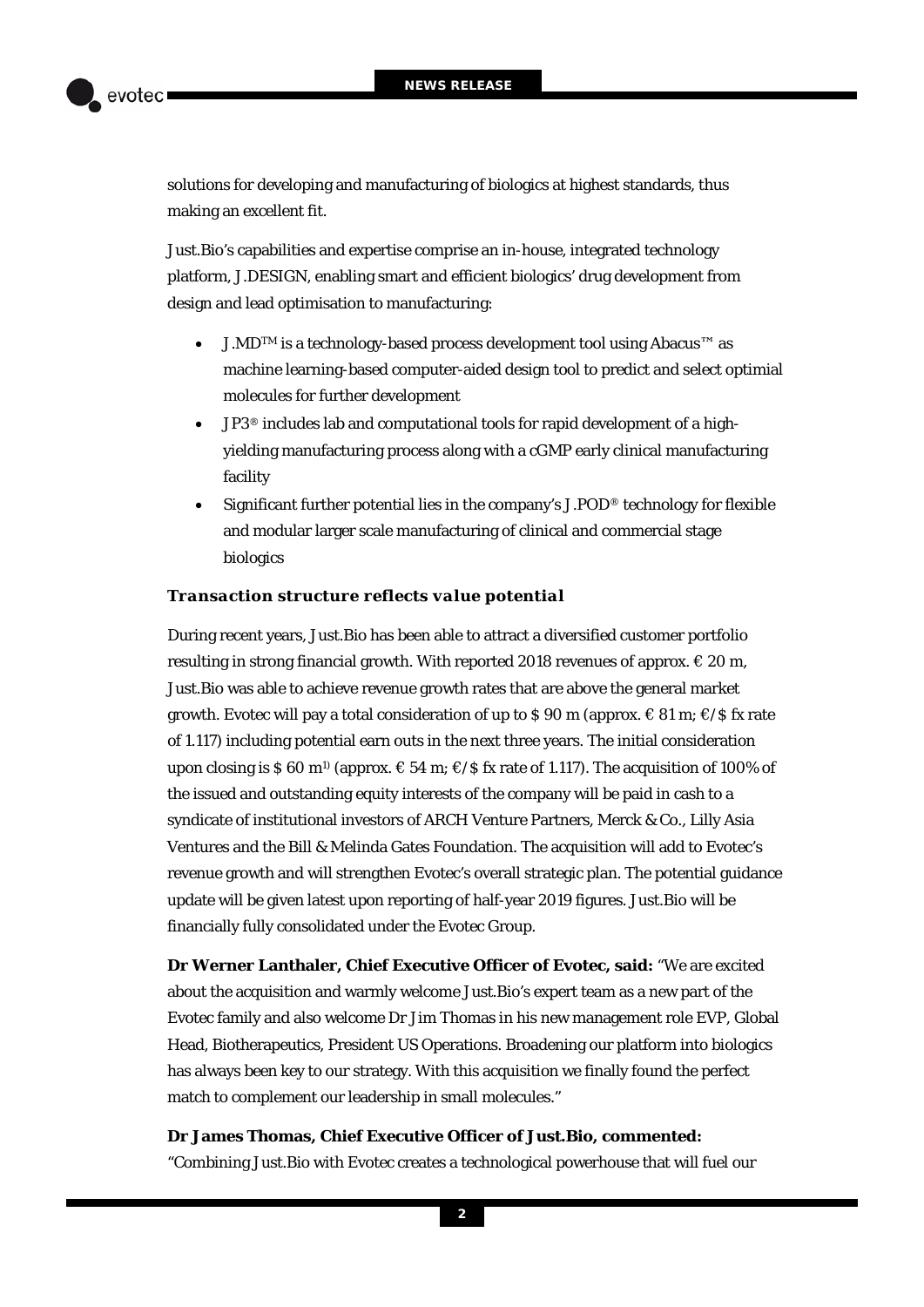

long-term mission to make important biologics accessible to patients worldwide. We are thrilled to be part of the Evotec family."

1) Subject to customary adjustments for net debt and net working capital

# **Webcast/Conference Call**

Evotec invites you to join a conference call to provide information regarding the acquisition of Just.Bio. The conference will be held in English.

## **Conference call details**

Date: **21 May 2019** Time: **01.30 pm CEST (07.30 am EDT/ 12.30 pm BST)**

From Germany: +49 69 20 17 44 220 From France: +33 170 709 502 From Italy: +39 0 236 006 663 From the UK: +44 20 3009 2470 From the USA: +1 877 423 0830 Access Code: 75781959#

A simultaneous slide presentation for participants dialling in *via phone* is available at https://webcasts.eqs.com/evotec20190521/no-audio.

# **Webcast details**

To join the *audio webcast* and to access the *presentation slides* you will find a link on our homepage [www.evotec.com](http://www.evotec.com/) shortly before the event.

A replay of the conference call will be available for 24 hours and can be accessed in Europe by dialling +49 69 20 17 44 222 (Germany) or +44 20 3364 5150 (UK) and in the USA by dialling +1 844 307-9362. The access code is 315549882#. The ondemand version of the webcast will be available on our website: <https://www.evotec.com/financial-reports.>

### *ABOUT JUST BIOTHERAPEUTICS*

*Just.Bio is a unique platform company that integrates the design, development and manufacture of biologics. With deep experience in the fields of protein, process and manufacturing sciences, the Just team came together to solve the scientific and technical hurdles that block access to life-changing protein therapeutics, from the design of therapeutic molecules to the design of the manufacturing plants used to produce them. Our focus and passion is to create access and value for a global market through scientific and technological innovation. For more information visi[t http://just.bio.](http://just.bio/)*